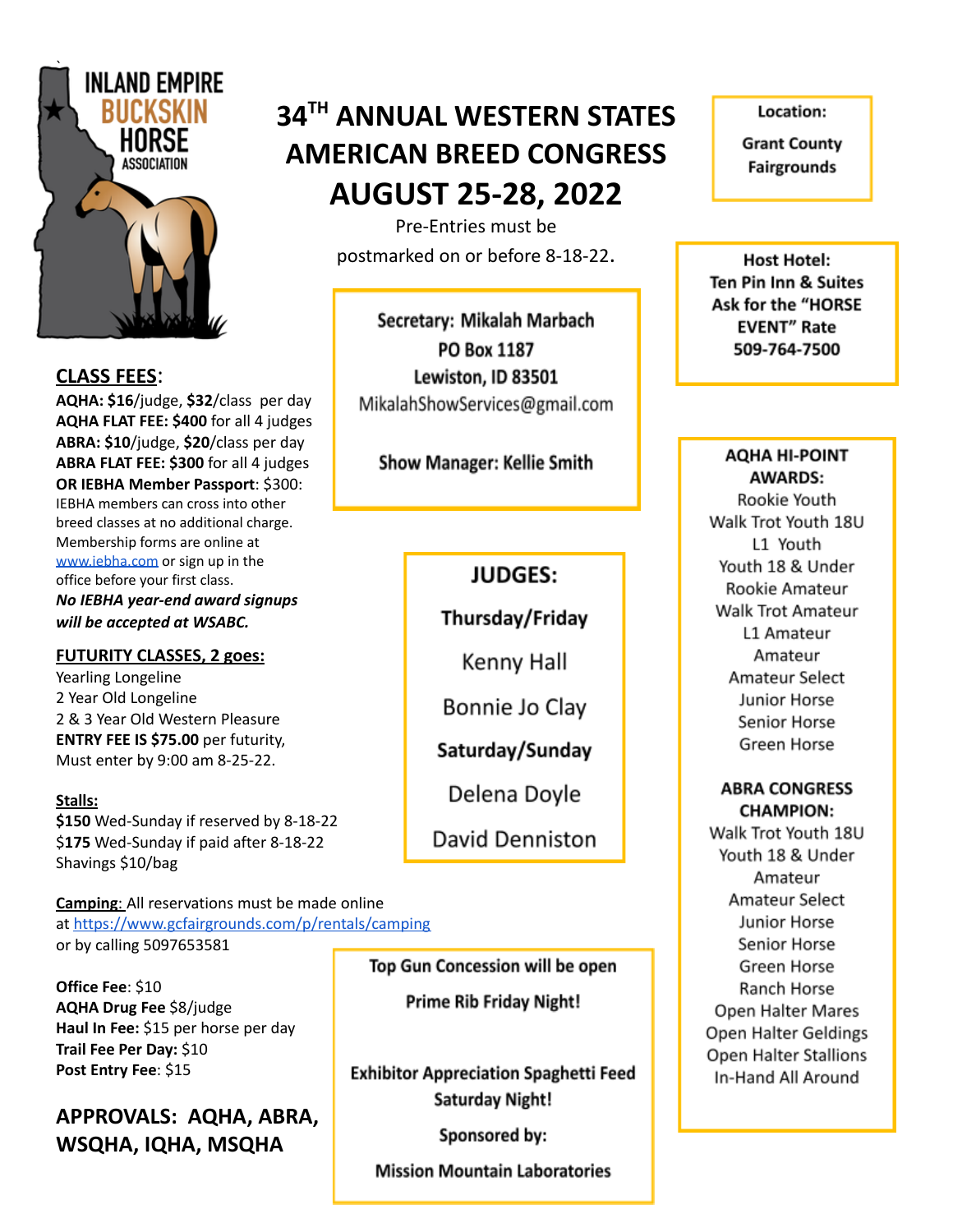#### THURSDAY/SATURDAY 8am OUTDOOR ARENA

1. ABRA Dun Factor

`

2. ABRA Buckskin Color Class

#### SHOWMANSHIP - INDOOR ARENA

- 3. AQHA Rookie Am SMS
- 4. AQHA L1 Nov Am SMS
- 5. AQHA Am SMS
- 6. AQHA Am Select SMS
- 7. AQHA Rookie Youth SMS
- 8. AQHA L1 Nov Youth SMS
- 9. AQHA Youth 18U SMS
- 10. ABRA BBP AM SMS
- 11. ABRA BBP Youth SMS
- 12. ABRA Am SMS
- 13. ABRA Am Select SMS
- 14. ABRA Youth 18U SMS
- 15. ABRA Am W/T SMS
- 16. ABRA 18U W/T SMS

#### **INDOOR ARENA**

- 17. AQHA Yearling Stallions
- 18. AQHA 2 Year Old Stallions
- 19. AQHA 3 Year Old Stallions
- 20. AQHA Aged Stallions
- 21. AQHA Open Perf. Stallions AQHA GRAND/RESERVE STALLIONS
- 22. AQHA Am Yearling Stallions
- 23. AQHA Am. 2 YO Stallions
- 24. AQHA Am. 3 YO Stallions
- 25. AQHA Am Aged Stallions
- 26. AQHA Am Perf. Stallions
- AQHA GRAND/RES AM STALLIONS 27. ABRA BBP Stallions All Ages
- (NO GRAND/RESERVE)
- 28. ABRA 2 & under Stallions
- 29. ABRA 3 & over Stallions
- 30. ABRA Open Perf. Stallions
- ABRA GRAND/RESERVE STALLIONS 31. ABRA Amateur Stallions
- 32. ABRA Am Perf. Stallions
- ABRA GRAND/RESERVE AM STALLION
- 33. AQHA Yearling Geldings
- 34. AQHA 2 Year Old Geldings
- 35. AQHA 3 Year Old Geldings
- 36. AQHA Aged Geldings
- 37. AQHA Perf. Halter Geldings AQHA GRAND/RESERVE GELDINGS
- 38. AQHA L1 Nov Am Yrlg Geldings
- 39. AQHA L1 Nov Am 2 YO Geldings
- 40. AQHA L1 Nov Am 3 YO Geldings
- 41. AQHA L1 Nov Am Aged Geldings
- 42. AQHA L1 Nov Am Perf. Halter Geldings (NO GRAND/RESERVE)
- 4 3. A Q H A A m Y rlg G eldin g s
- 44. AQHA Am 2 YO Geldings
- 45. AQHA Am 3 YO Geldings
- 46. AQHA Am Aged Geldings
- 47. AQHA Am Perf Halter Geldings
- AQHA AM GRAND/RESERVE GELDINGS 48. AQHA L1 Nov Youth Yrlg Geldings
- 49. AQHA L1 Nov Youth 2 YO Geldings
- 50. AQHA L1 Nov Youth 3 YO Geldings
- 51. AQHA L1 Nov Youth Aged Geldings
- 52. AQHA L1 Nov Youth Perf. Halter Geldings (NO GRAND/RESERVE)
- 53. AQHA Youth Yrlg Geldings
- 54. AQHA Youth 2 YO Geldings
- 55. AQHA Youth 3 YO Geldings
- 56. AQHA Youth Aged Geldings
- 57. AQHA Youth Perf Halter Geldings

AQHA GRAND/RESERVE YOUTH GELDINGS

- 58. ABRA BBP Geldings, All Ages
- (NO GRAND/RESERVE) 59. ABRA 2 & Under Geldings
- 60. ABRA 3 & Over Geldings
- 61. ABRA Open Perf Geldings
- ABRA GRAND/RESERVE GELDINGS
- 62. ABRA Amateur Geldings
- 63. ABRA Am Perf. Geldings ABRA GRAND/RESERVE AM GELDINGS
- 64. ABRA Youth Geldings
- 65. ABRA Youth Perf Geldings ABRA GRAND/RESERVE YOUTH GELDINGS
- 66. AQHA Yearling Mares
- 67. AQHA 2 YO Mares
- 68. AQHA 3 YO Mares
- 69. AQHA Aged Mares
- 70. AQHA Perf Halter Mares AQHA GRAND/RESERVE MARES
- 71. AQHA L1 Nov Am Yrlg Mares
- 72. AQHA L1 Nov Am 2 YO Mares
- 73. AQHA L1 Nov Am 3 YO Mares
- 74. AQHA L1 Nov Am Aged Mares
- 75. AQHA L1 Nov Am Perf Mares (NO GRAND/RESERVE)
- 76. AQHA Am Yearling Mares
- 77. AQHA Am 2 YO Mares
- 78. AQHA Am 3 YO Mares
- 79. AQHA Am Aged Mares
- 8 0. A QHA Am. Perf. Halter Mares AQHA GRAND/RESERVE AM MARES
- 81. AQHA L1 Nov Youth Yearling Mares
- 82. AQHA L1 Nov Youth 2 YO Mares
- 83. AQHA L1 Nov Youth 3 YO Mares
- 84. AQHA L1 Nov Youth Aged Mares
- 85. AQHA L1 Nov Youth Performance Mares (NO GRAND/RESERVE)
- 86. AQHA Youth Yearling Mares
- 87. AQHA Youth 2 YO Mares
- 88. AQHA Youth 3 YO Mares
- 89. AQHA Youth Aged Mares
- 90. AQHA Youth Perf. Halter Mares AQHA GRAND/RES YOUTH MARES

ABRA GRAND/RESERVE MARES

ABRA GRAND/RESERVE YOUTH MARE

104. YEARLING LONGELINE FUTURITY 105. TWO YEAR OLD LONGELINE FUTURITY

- 91. ABRA BBP Mares All Ages (NO GRAND/RESERVE)
- 92. ABRA 2 & Under Mares
- 93. ABRA 3 & Over Mares 94. ABRA Open Perf Mares

95. ABRA Amateur Mares 96. ABRA Am Perf. Mares ABRA GRAND/RESERVE AM MARES

97. ABRA Youth Mares 98. ABRA Youth Perf. Mares

BREAK FOR LONGELINE WARMUP 99. ABRA Yearling Longeline 100. ABRA Amateur Longeline 101. ABRA BBP Yearling LL 102. ABRA 2 Yr Old Longeline 1 0 3. A B R A A m 2 Y r Old L L

**BREAK FOR HUS WARMUP** 

106. ABRA Hunter In Hand 107. AQHA W/T Nov Am HUS 108. AQHA W/T Nov Youth HUS 109. AQHA L1 (GREEN) HUS 110. AQHA Open HUS 111. AQHA Rookie Youth HUS